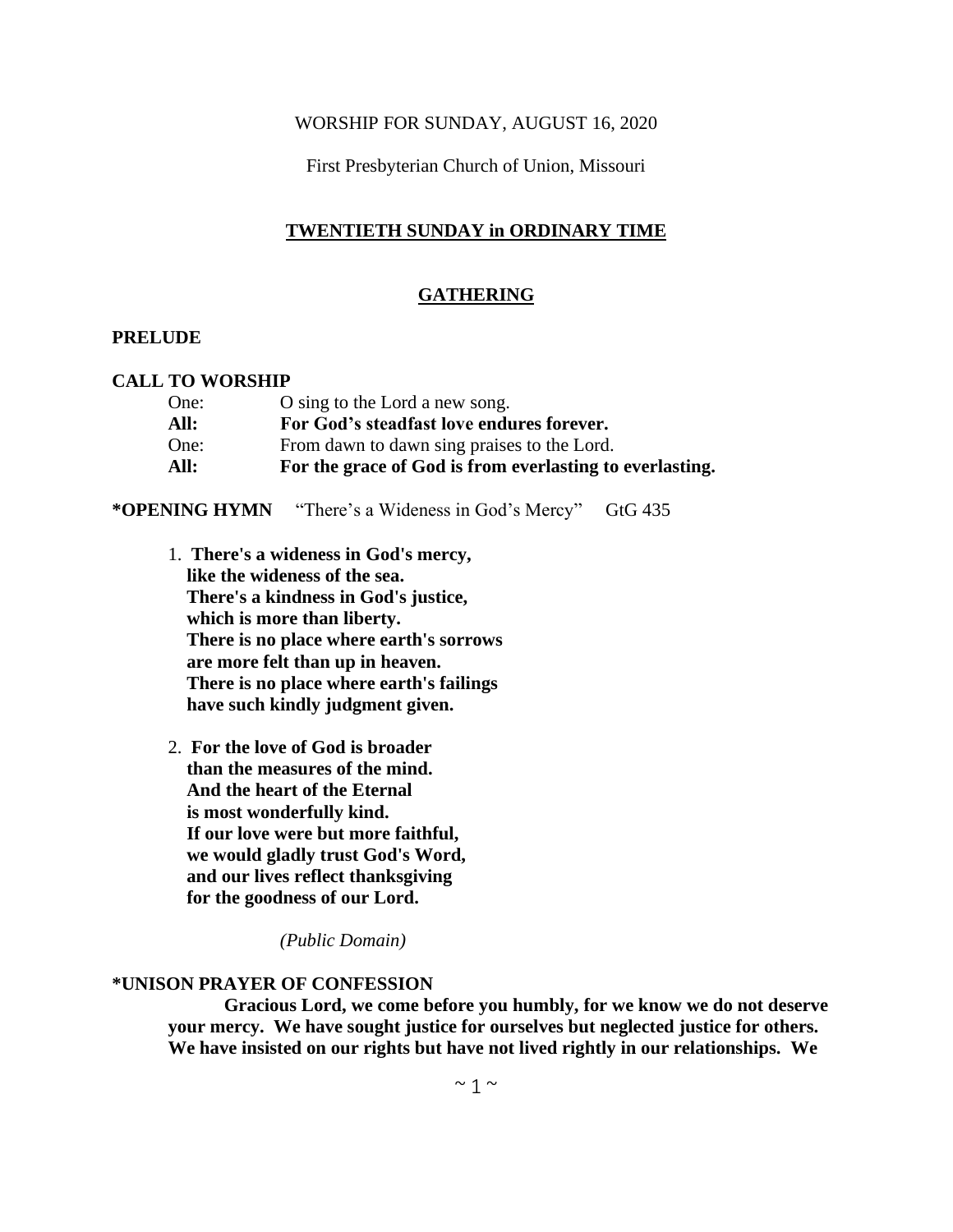**have desired mercy for our sins, but we have not offered mercy to those who have sinned against us. Out of your bountiful mercy, forgive us, gracious Lord. Return our hearts to you, and help us to love as you have loved us that our lives may testify to your abounding grace though Jesus Christ. Amen.**

# **\*SILENT CONFESSION**

# **\*ASSURANCE OF PARDON** *(from Psalm 103)*

| The love of God is from forever to always, sure and never-failing.       |
|--------------------------------------------------------------------------|
| "The Lord is merciful and loving, slow to become angry and full of       |
| constant love."                                                          |
| "As high as the sky is above the earth, so great is God's love for those |
| who have reverence for God."                                             |
| "As far as the east is from the west, so far does God remove our sins    |
| from us."                                                                |
| So rejoice and sing of God's love and glory!                             |
| For in Jesus Christ we are forgiven!                                     |
|                                                                          |

### **\*THE PEACE**

| One: | The peace of Christ be with you.                                                |  |  |
|------|---------------------------------------------------------------------------------|--|--|
| All: | And also with you.                                                              |  |  |
|      | (From your seat, a brief sign of peace may be shared: a wave of the hand, a nod |  |  |
|      | of the head, etc.)                                                              |  |  |

#### **THE WORD**

### **SCRIPTURE READING** Matthew 15:21-28

MATTHEW 15:21-28 (Common English Bible)

*<sup>21</sup> From there, Jesus went to the regions of Tyre and Sidon. <sup>22</sup> A Canaanite woman from those territories came out and shouted, "Show me mercy, Son of David. My daughter is suffering terribly from demon possession." <sup>23</sup> But he didn't respond to her at all.*

*His disciples came and urged him, "Send her away; she keeps shouting out after us."*

*<sup>24</sup> Jesus replied, "I've been sent only to the lost sheep, the people of Israel." <sup>25</sup> But she knelt before him and said, "Lord, help me."*

*<sup>26</sup> He replied, "It is not good to take the children's bread and toss it to dogs."*

*<sup>27</sup> She said, "Yes, Lord. But even the dogs eat the crumbs that fall off their masters' table."*

*<sup>28</sup> Jesus answered, "Woman, you have great faith. It will be just as you wish." And right then her daughter was healed.*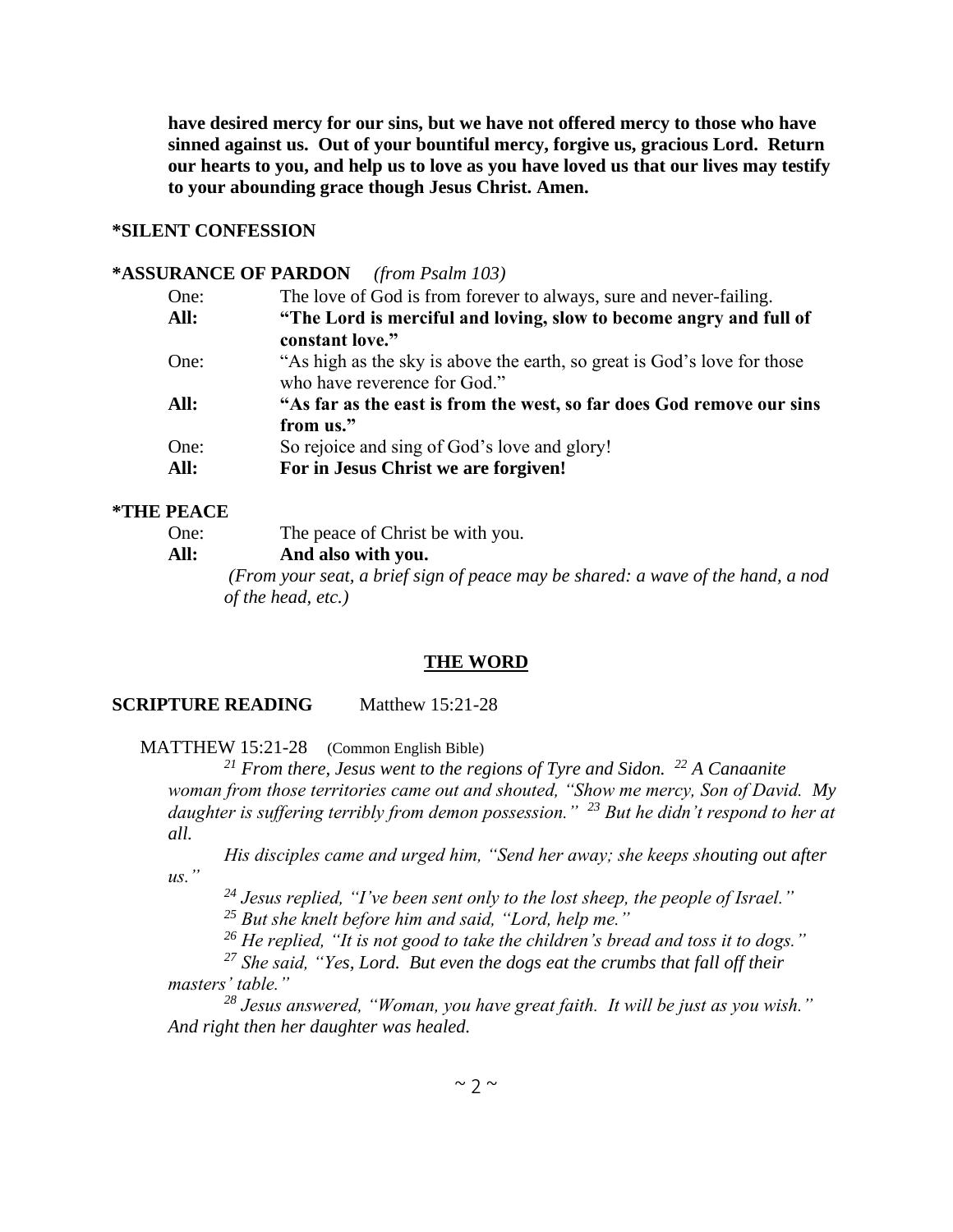### **PRAYER FOR ILLUMINATION**

### **SERMON** "Out of Bounds?" by Pastor Bill Vincent

Boundaries are important ... except when they're not.

During a football game, the halfback is running down the sidelines when he hears the whistle from the referee blowing the play dead: he stepped out of bounds.

Boundaries are important: they can clarify life; offer guidance, and structure.

A few plays later (in the same football game), there's an injured player on the sidelines. A player from the opposing team comes over to wish him well when one of the injured player's teammates takes offense, and a shoving match ensues. Where's the boundary now? And who's out of bounds?

Boundaries are important ... though sometimes unclear.

Did Derek Chauvin step over the line when he knelt with his knee on George Floyd's neck for some 8 minutes? Are some of the protesters stepping over the line with the looting of stores and the throwing of Molotov cocktails?

We don't like boundaries when they shut us out, when they stand in our way, when they deprive us of "life, liberty, and the pursuit of happiness."

But we do like boundaries when they protect us, like warning a child not to play in the street. We like boundaries when they keep us safe, when they ward off that which is dangerous ... or that which we have come to believe is dangerous ... like 'those' people, like people different from us, or....

Boundaries are important. Structure is important.

Without structure, without appropriate boundaries, you and I would cease to exist. A cell that has no boundaries is just a blob that eventually fades away into the surrounding environment.

But who draws the boundaries? And how? Who draws the line? And where?

And is part of our growth, part of our spiritual work (and it *is* work) the discernment of 'who', and 'how', and 'where'?

And the 'who' is not you. But God.

And the 'how' is with grace. Not disgrace.

And the 'where' will surprise you. More often than not.

Where are the boundaries in our story?

And who is out of bounds?

Jesus is. He, and the disciples, are in a place that is, quite honestly, off limits to good Jews, to good Jewish men.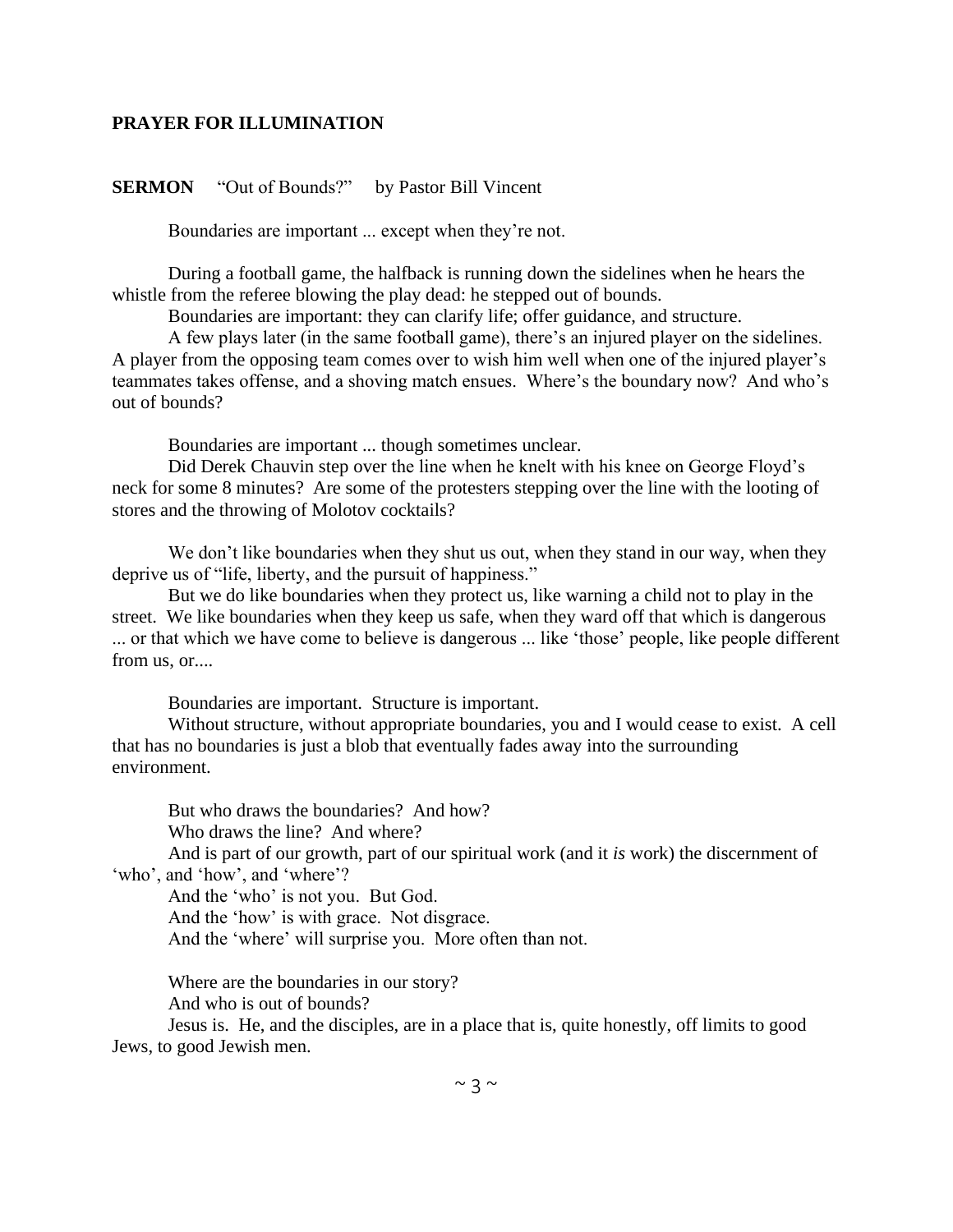The woman is out of bounds. She knows she should stay in her place. She should not be addressing a man in public. She should not be talking to a Jew. But she is. And she does.

*"I've been sent only to the lost sheep, the people of Israel."* Was Jesus out of bounds when he made this reply?

Was Jesus testing the woman?

Or was Jesus himself being tested?

I know, we have difficulty thinking of Jesus in that way, as someone who learned or needed to learn.

Yet we also have difficulty with his response.

His response is hard to explain. But as someone reminds us, **"taking scripture seriously means refusing to explain it away...as if Jesus needs us to protect him from the judgment of others."** (*Lectionary Homiletics*, Aug.-Sept.2014, pp.20&22)

Was Jesus being tested?

Was the woman being tested?

Regardless of how you answer those questions, note this: mercy wins out. Mercy stretches the line, pushes the boundaries. Mercy is willing to step out of bounds beyond human convention to meet human need.

Are we?

 **In John Drinkwater's play,** *Abraham Lincoln***, a dialogue occurs between the President and a woman passionate for the northern cause in the Civil War. She asks the President for news of the war, and he replies, "There is news of a vcitory. They lost 2,700 men and we lost 800." The woman was ecstatic, "How splendid." The President was obviously disturbed by her reaction. "Thirty-five hundred lives were lost." But the woman interrupts, "Oh, you must not talk like that, Mr. President. There were only 800 that mattered." Lincoln's shoulders drooped. Tears were in his eyes. "Madam, the world is larger than your heart."** (John Drinkwater, *Abraham Lincoln: A Play* (2008); found in *Lectionary Homiletics*, p.22)

How often do we draw lines where God does not?

# Dawn Mayes reminds us, **"God's love cannot be contained by human boundaries."** (*Lectionary Homiletics*, p.21)

Even the boundaries of the church.

The story preceding our passage for this morning has Jesus dealing with the "tradition of the elders": rules and regulations established by the religious authorities over what was considered 'clean' (and therefore permissible) and what was considered 'unclean' (and therefore not permissible).

We tend to do the same. We draw lines, we establish boundaries, trying to make life nice and neat and clean. We try to protect 'what's mine'; we try to protect God (it seems), trying to protect God's reputation, trying to protect God's grace -- or are we hoarding God's grace?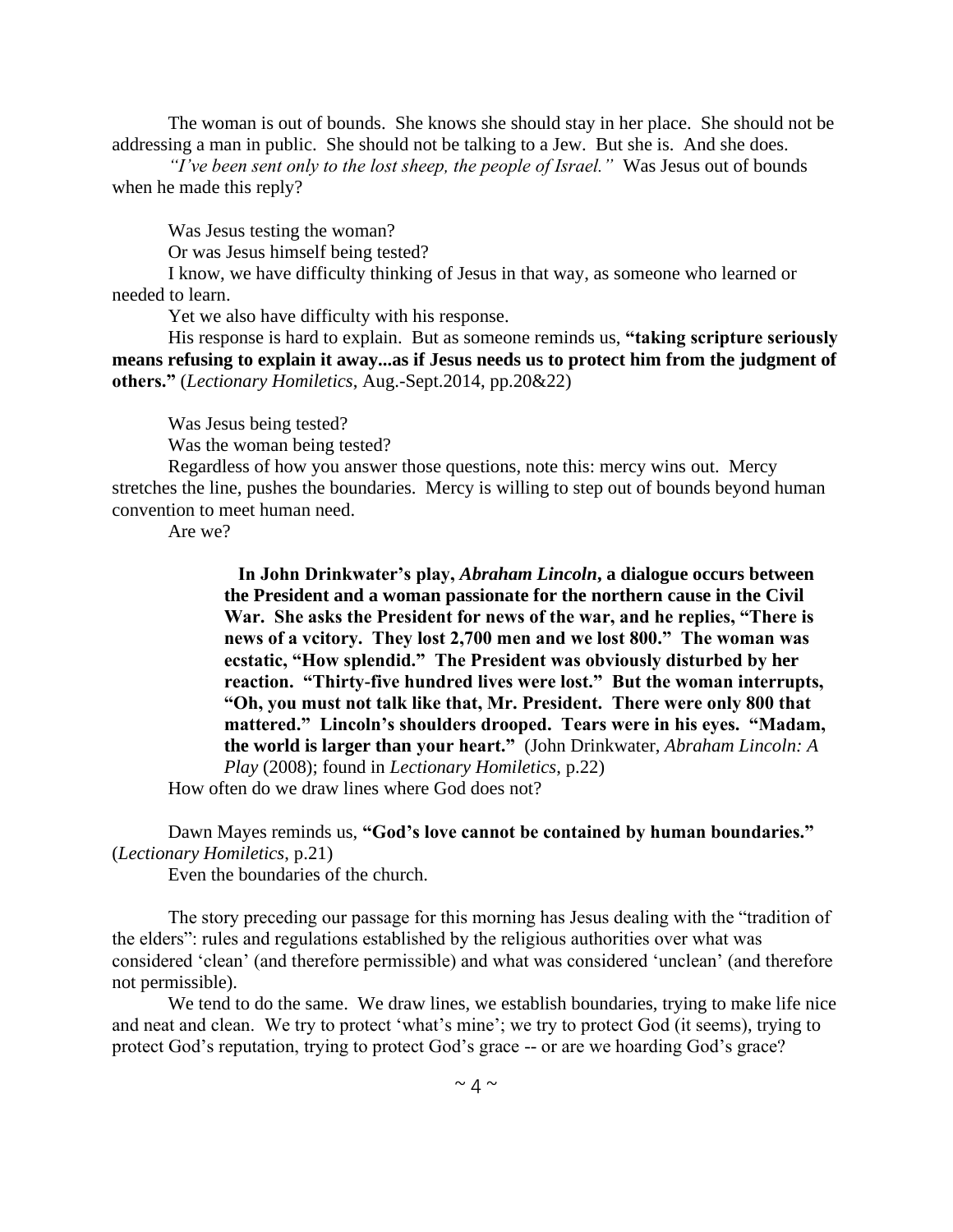Or worse yet, in drawing our line to protect grace, are we actually shutting it out?

In the last book of C.S. Lewis' *The Chronicles of Narnia* (*The Last Battle*) there is a group of dwarves that has, in essence, made it through to "the other side" of death -- to heaven, if you will...sort of. But, they are so convinced that what is being told them by others -- about Aslan (the Christ-figure) and life and new life -- so convinced that what they are being told is a lie, that they 'circle the wagons' and turn in upon themselves. They sit in a circle to help each other. They establish their boundary. They draw the line. And they cannot -- literally cannot - see what is beyond themselves. Though others around them can see the light and the beautiful day that has dawned, these few have shut themselves out, even as they thought they were shutting others out. And all they know is darkness: they are blind. And they cannot even hear aright.

In drawing a line to protect themselves -- to protect their way of life, to protect their 'god' -- they have closed themselves off from life, from others, and from themselves, and from God.

But "God's love cannot be contained by human boundaries."

And in spite of our desire to create so many boundaries and to have things so nice and neat and clear-cut, the news that 'God's love cannot be contained by human boundaries' is good news.

The Canaanite woman comes to know it, and her daughter is healed.

Cornelius and Peter come to know it. You may remember the story (Acts 10 & 11). Peter receives an invitation from Cornelius, a Roman soldier and a Gentile. Peter should never have associated with Cornelius. But God speaks to Peter in a dream, and Peter is convinced that *"God shows no partiality."* So Peter enters Cornelius' house. And Cornelius is blessed. And so, too, is Peter.

And the church begins to embrace the Gentile mission: comes to know the truth, and go on to show it, that God's love cannot be contained by human boundaries.

And God's love has been breaking through human boundaries ever since -- and still does, even now.

And that is good news.

And that is personal news, for us.

For this breaking through human boundaries actually embraces us. For we are (most of us) Gentiles: i.e., non-Jews, people outside the bounds of the covenant promise. And if it were not for this Canaanite woman (a non-Jew), if it were not for Cornelius and Peter's willingness to cross the threshold, if it were not for Paul and the early church in embracing the Gentile mission (in other words, the mission to *all* people), you and I wouldn't be here.

Someone crossed a boundary for us that we might be touched by mercy, that our nascent faith might be encouraged, that we might be embraced in the realm of God's grace.

So, if that's true for us -- and it is -- what lines do we need to cross, what boundaries do we need to push, what line will we step over ... all because this Canaanite woman -- and Jesus - stepped out of bounds?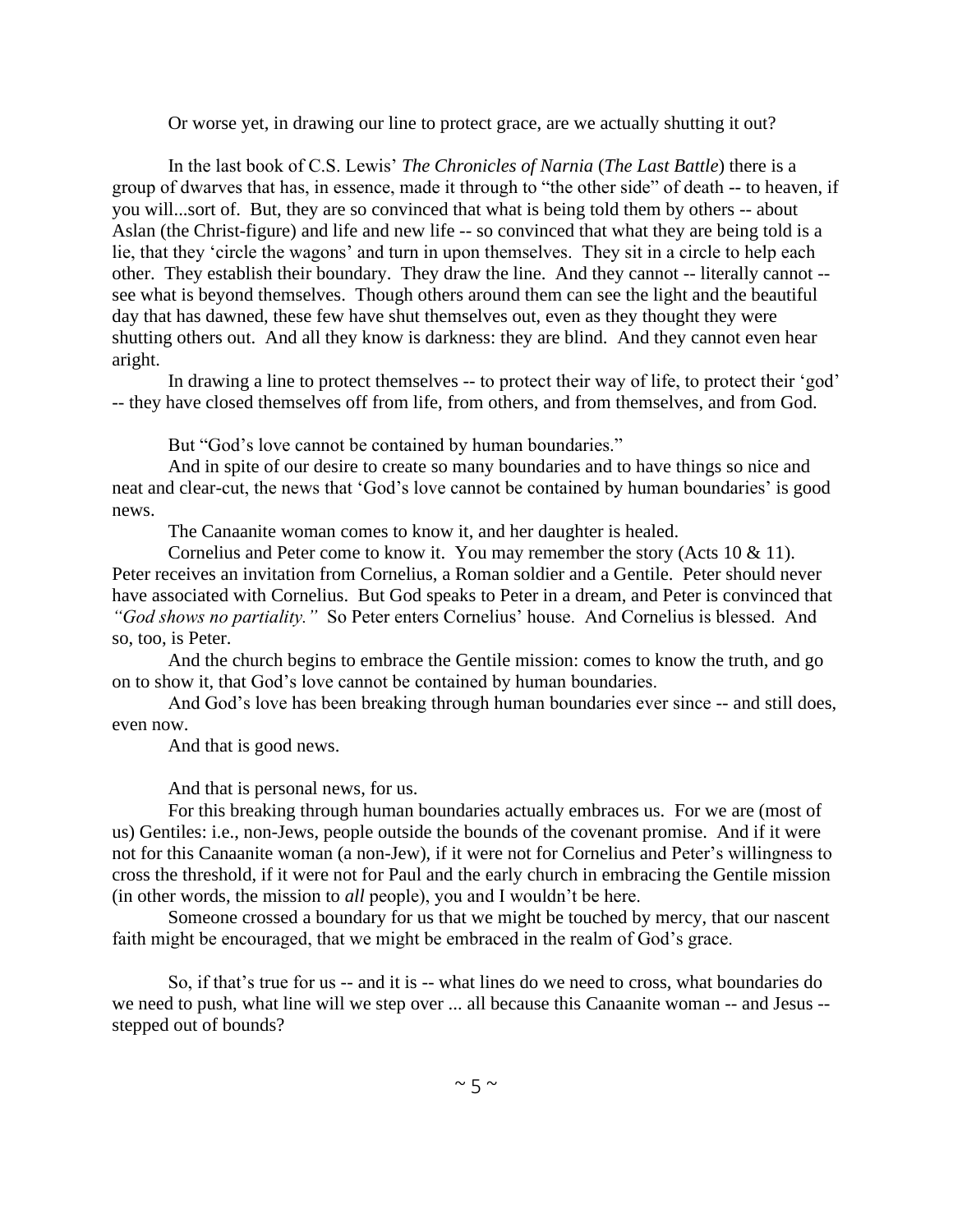#### **\*AFFIRMATION OF FAITH**

**In life and in death we belong to God. Through the grace of our Lord Jesus Christ, the love of God, and the communion of the Holy Spirit, we trust in the one triune God, the Holy One of Israel, whom alone we worship and serve. Jesus proclaimed the reign of God: preaching good news to the poor and release to the captives, teaching by word and deed and blessing the children, healing the sick and binding up the brokenhearted, eating with outcasts, forgiving sinners, and calling all to repent and believe the gospel. In a broken and fearful world the Spirit gives us courage to pray without ceasing, to witness among all peoples to Christ as Lord and Savior, to unmask idolatries in Church and culture, to hear the voices of peoples long silenced, and to work with others for justice, freedom, and peace. In gratitude to God, empowered by the Spirit, we strive to serve Christ in our daily tasks and to live holy and joyful lives,**

 **even as we watch for God's new heaven and new earth, praying, "Come, Lord Jesus!"**

(from *A Brief Statement of Faith*, Presbyterian Church (U.S.A.) Book of Confessions)

#### **PRAYERS OF THE PEOPLE**

| Pastor:        | Loving God,      |
|----------------|------------------|
| <b>People:</b> | hear our prayer. |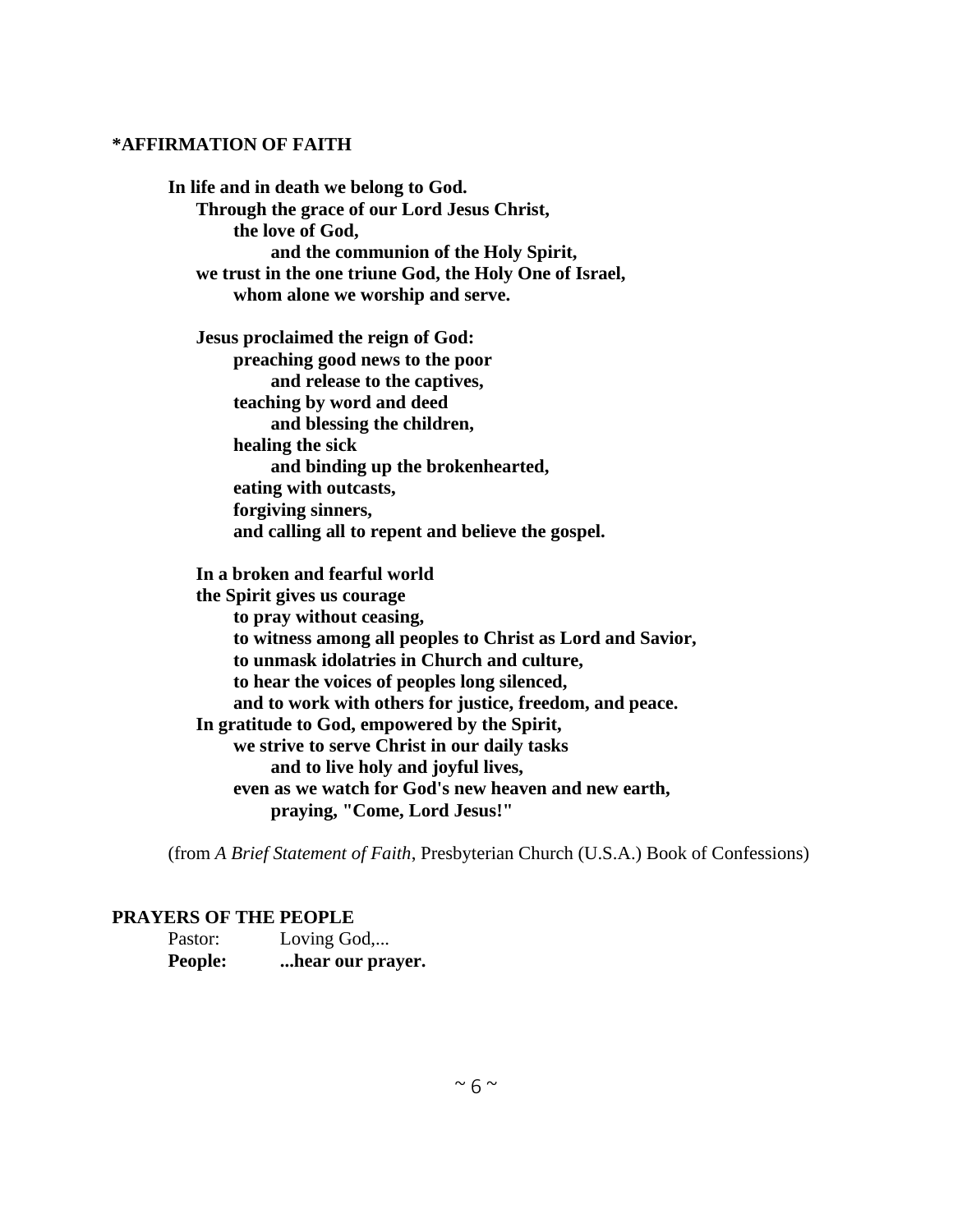**THE LORD'S PRAYER** *(Traditional)* **Our Father, who art in heaven, hallowed be thy name, thy kingdom come, thy will be done, on earth as it is in heaven. Give us this day our daily bread; and forgive us our debts, as we forgive our debtors; and lead us not into temptation, but deliver us from evil. For thine is the kingdom, and the power, and the glory, forever. Amen.**

#### **OFFERING**

*Invitation*

#### *Reflection*

\**Unison Prayer of Dedication*

**From your abundant grace, O Lord, we bring these gifts. Responding to your tender mercy, we offer ourselves. Use us, and these offerings, to share your love and your grace with the world. In Christ's name we pray. Amen.**

#### **SENDING**

**\*CLOSING HYMN** "Help Us Accept Each Other" GtG 754

- 1. **Help us accept each other as Christ accepted us; teach us as sister, brother, each person to embrace. Be present, Lord, among us and bring us to believe we are ourselves accepted, and meant to love and live.**
- 2. **Teach us, O Lord, your lessons, as in our daily life we struggle to be human and search for hope and faith.**